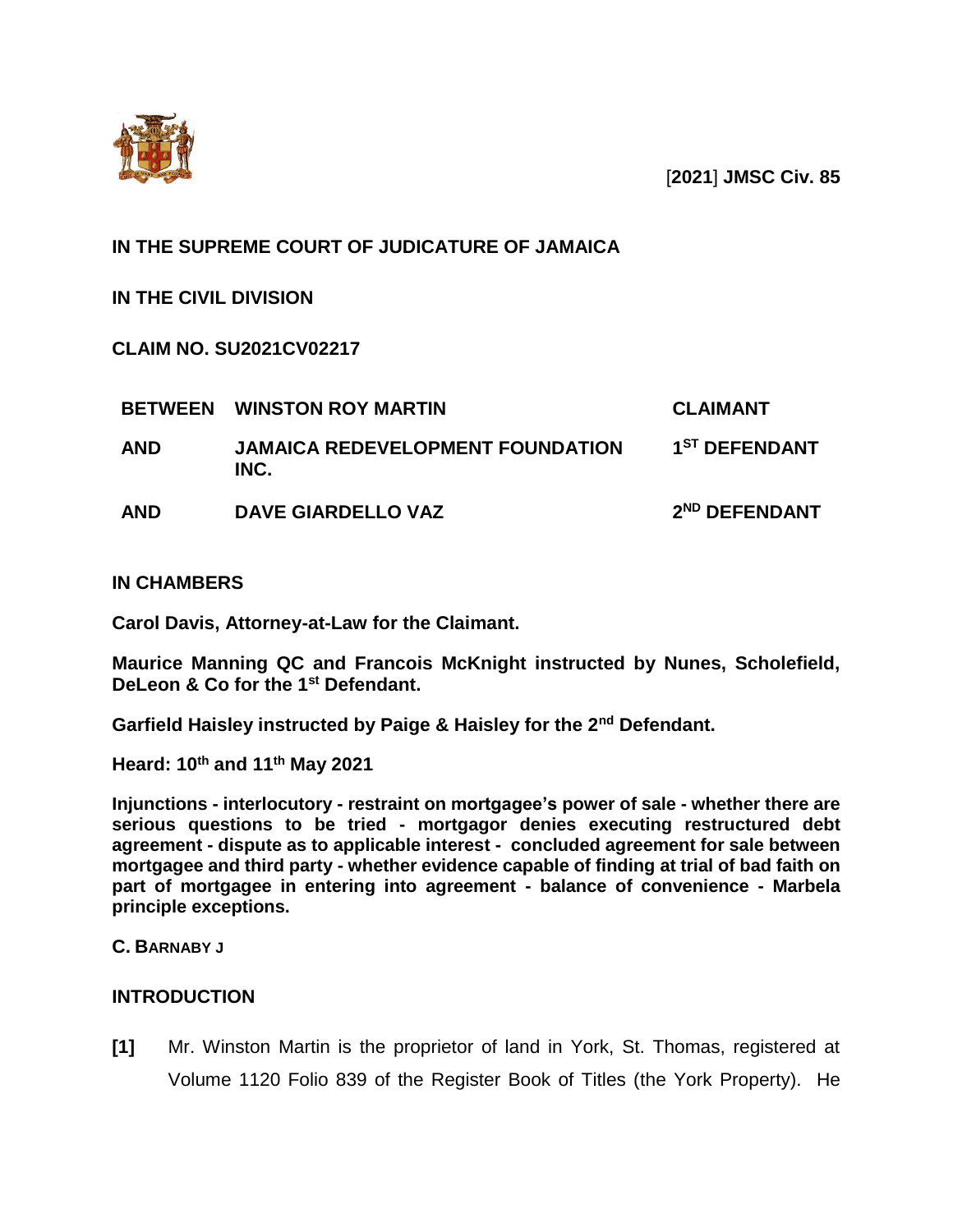obtained mortgages numbered 780789 and 850304 which were registered to Mutual Security Bank Limited (MSB) on 18<sup>th</sup> November 1994 and 6<sup>th</sup> February 1995 respectively. Between 24th June 1993 and 3rd November 1995 he also received five (5) mortgages registered to the said MSB on property in Paddington, St. Andrew previously registered at Volume 1365 Folio 70 of the Register Book of Titles (the Paddington property). The debts of MSB were taken over by the National Commercial Bank (NCB), who assigned them to Recon Trust Limited, who assigned it to Refin Trust Limited, who then made an assignment to the Jamaica Redevelopment Foundation Inc. (JRF) by deed dated 30<sup>th</sup> January 2002.

- **[2]** JRF in exercise of the power of sale under the various mortgages registered to it on the Paddington property sold that property in February 2014. Save that Mr. Martin says that he has never received an account of how monies from the sale were utilised in respect of the York and Paddington property mortgages, he does not now challenge this sale on account of his being advised that it is too late to do so.
- **[3]** JRF has proceeded to exercise its power of sale under the mortgages registered to it on the York property, and in that regard, executed an Agreement for Sale with Mr. Vaz on 21<sup>st</sup> April 2021, which has been submitted to the Stamp Office for assessment. Mr. Vaz has paid the balance purchase price and outstanding costs in accordance with a Statement of Account to Close which was issued to him through his Attorney-at-Law. Consequently, JRF issued a receipt in these regards to Mr. Vaz on the 4<sup>th</sup> May 2021. While the Instrument of Transfer has been executed, it has not yet been lodged for transfer.
- **[4]** By way of an Amended Notice of Application for Court Orders (The Application) filed  $10<sup>th</sup>$  May 2021, in which JRF and Mr. Vaz are joined as respondents, Mr. Martin seeks interlocutory injunctive relief against JRF to restrain it: (i) from exercising the power of sale in respect of the York property; and (ii) from disposing, transferring or dealing with the said property, whether by itself, its servants and/or agents or otherwise. The relief are requested until trial or other period the court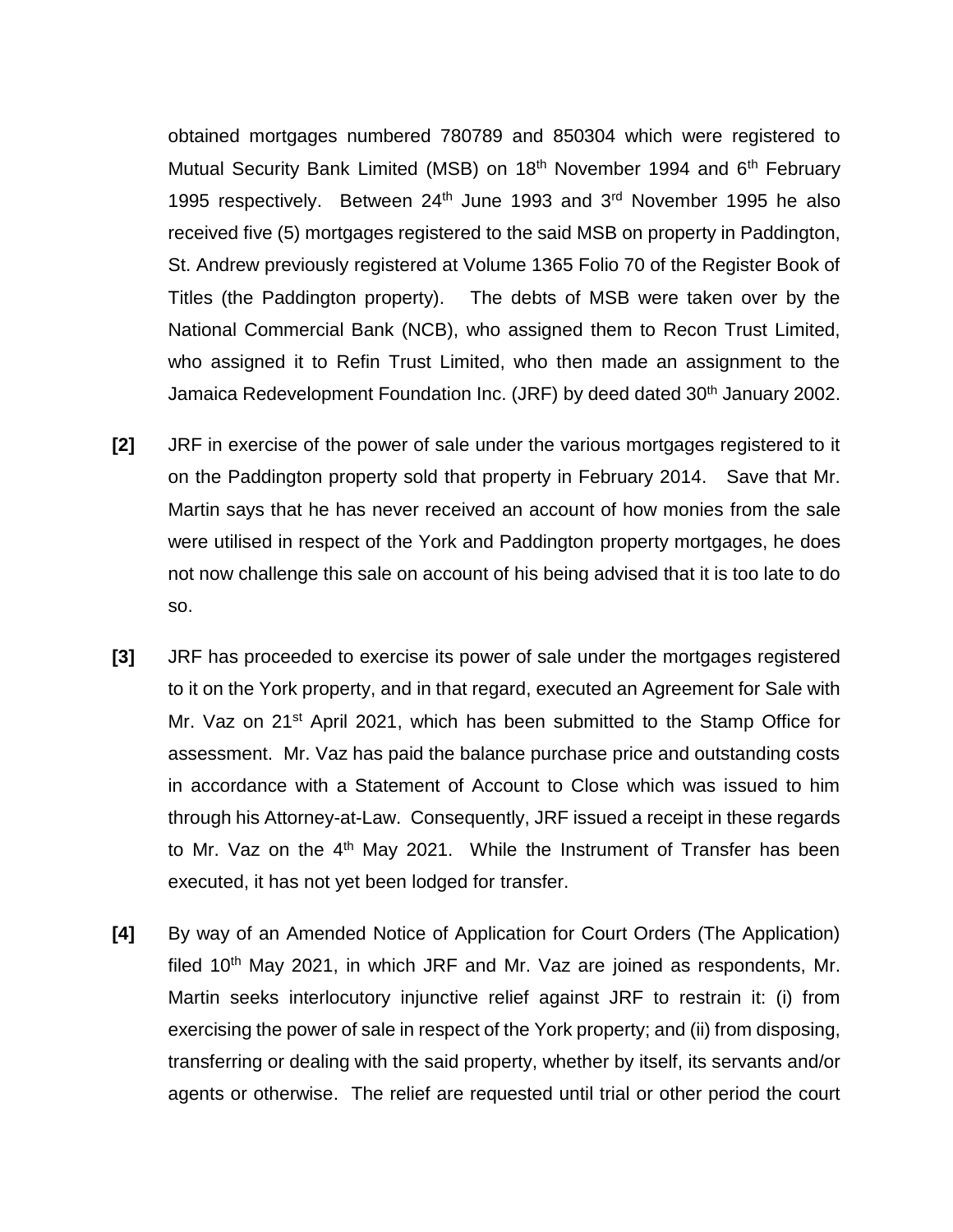thinks fit. The Application is supported by Mr. Martin's Affidavit filed on the said date. JRF, in an affidavit sworn to by its Legal Officer Naudia Sinclair and filed on 7<sup>th</sup> May 2021, responds to the Application.

- **[5]** An Amended Claim Form was also filed by Mr. Martin on the day of the hearing of the Application. Mr. Vaz was added as a second defendant and a number of relief, which were not pursued previously, were also added to the claim. Counsel Ms. Davis confirmed with the court that the Particulars of Claim were not amended on account that there simply was not enough time to do so. No further affidavit evidence was filed by or on behalf of Mr. Martin in response to Ms. Sinclair's affidavit. This notwithstanding, there was no request for a further adjournment by Counsel who indicated that she brought what was necessary for the hearing of the Application. On that indication, Mr. Manning Q.C and Counsel Mr. Haisley indicated that they were prepared to proceed.
- **[6]** After hearing the competing submissions, a decision on the Application was reserved to 11<sup>th</sup> May 2020. I determined and advised that there were serious questions to be tried but that the balance of convenience lay in refusing the injunctive reliefs sought by Mr. Martin. The reasons for that were delivered orally and I promised to make the written reasons, which were then in draft, available to the parties. I now do so.

## **ISSUES**

- **[7]** Consistent with the guidance provided in **American Cyanamid Co v Ethicon Ltd** [1975] 1 All ER 504 and having regard to the evidence, I find that the Application is resolved on two issues.
	- (1) Are there serious questions to be tried?
	- (2) Does the balance of convenience lay in refusing or granting the interim injunction?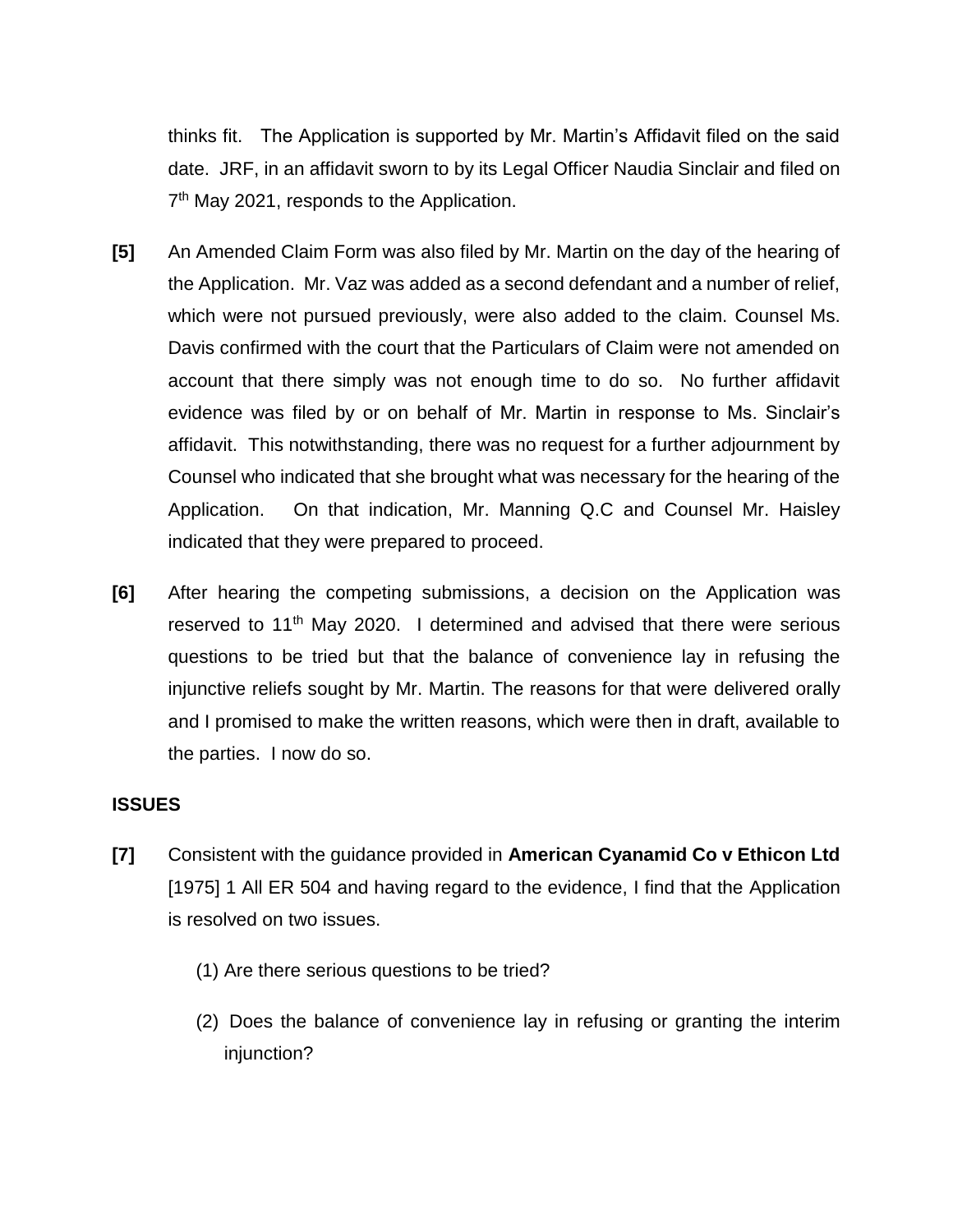## **SERIOUS QUESTIONS TO BE TRIED**

- **[8]** In addition to the declarations sought on the Claim Form, that the proposed exercise of the power of sale by JRF in respect of the York property is fraudulent or in the alternative, negligent; that the Agreement to Restructure Existing Debt was not signed by Mr. Martin and is fraudulent; that JRF's claim as reflected in "Restructure in Default" is excessive; Mr. Martin by his Amended Claim Form seeks orders that he is entitled to exercise his right of redemption in respect of the mortgages on the York property; that JRF produces and delivers up to him the original duplicate certificate of title, together with stamped registrable interest of discharge of the mortgages on that property; that if monies are due to him by JRF that he be paid; declarations that he is entitled to the legal and beneficial interest in the York property; and that the agreement for sale between JRF and Mr. Vaz is void and/or should be set aside as a result of JRF's breach of contract and/or bad faith with respect to him.
- **[9]** The Particulars of Claim not having been amended to account for the additional relief, and the claim for breach of contract not being particularised in the Amended Claim Form, I have not been placed in a position to assess whether there is a serious question to be tried in respect of that particular claim. That therefore leaves the allegations of fraud and negligence, and the entreaty from Mr. Martin that an order be made in the claim declaring the Agreement for Sale between JRF and Mr. Vaz void and/or that the said agreement be set aside on the basis of bad faith by JRF, on which many of the relief on the amended claim rely for their viability and need not be separately discussed,

#### *Fraud*

**[10]** In respect of his allegation of fraud, Mr. Martin's main contention appears to be that the "Agreement to Restructure Existing Loan" on which he says JRF relies was not executed by him. He denies recognizing the writing on that document as his and states that the signature which JRF attributes to him does not in fact belong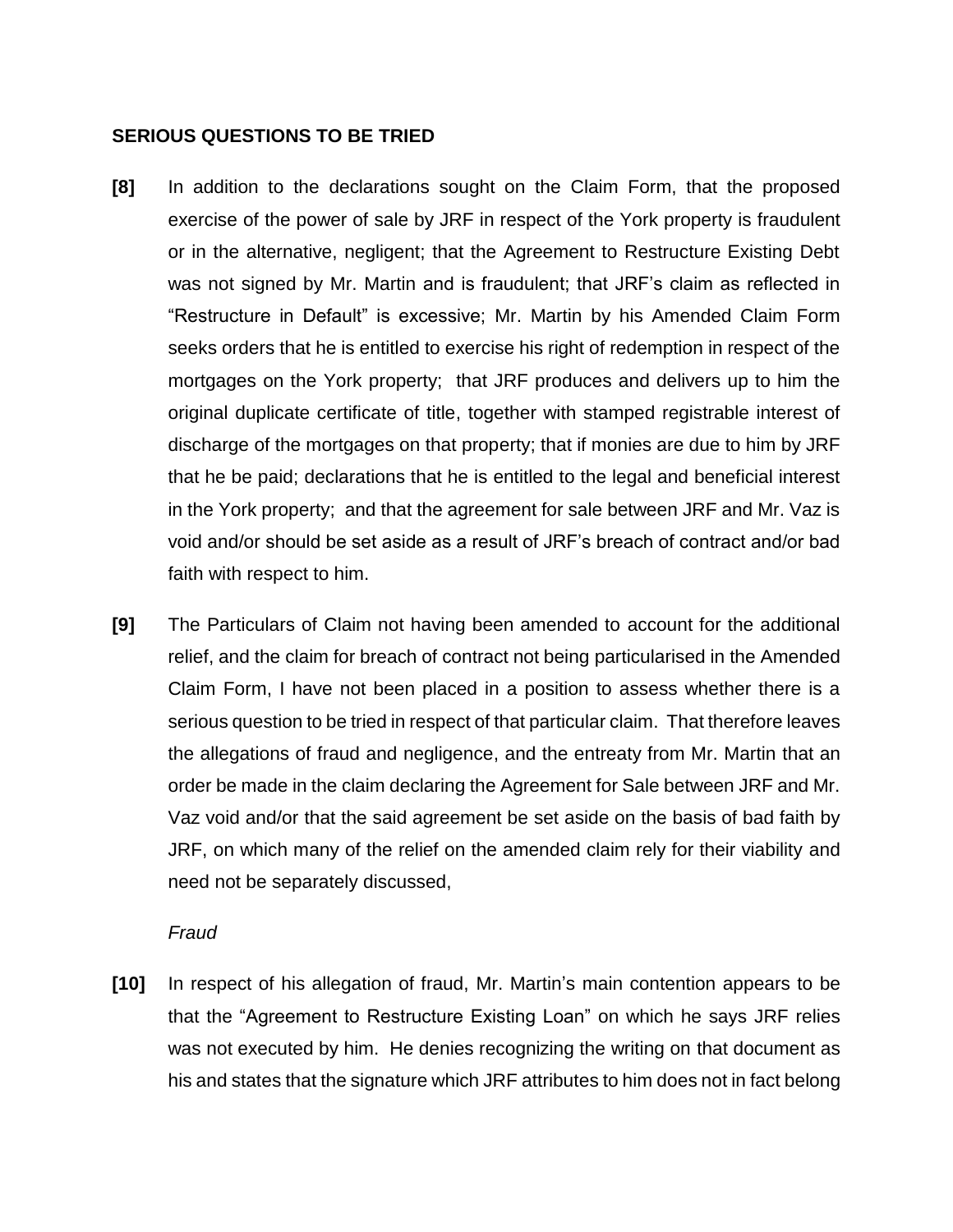to him. In that regard he indicates an intention to engage a handwriting expert in proof of his contention.

- **[11]** The evidence of JRF is to the contrary. Ms. Sinclair avers that in 2005 she witnessed Mr. Martin sign the "Agreement to Restructure Existing Loan". Exhibited to her affidavit are receipts issued by JRF with Mr. Martin as the payee, showing monthly payments from the "8/3/2005" to the "27/09/2005". Most of these receipts were in the sum of US\$1,609.00 which I note is just a few cents more than the US\$1,608.37 that was due to be paid under the "Agreement to Restructure Existing Loan", which Mr. Martin denies signing.
- **[12]** Although it was maintained that Mr. Martin did not sign the "Agreement to Restructure Existing Loan", the documentary evidence form JRF appears to have prompted an admission from Ms. Davis in her written submissions that it is evident that there was some form of restructuring pursuant to which Mr. Martin paid US\$1,609.00 per month for several months. The admission is particularly curious in light of the contents Mr. Martin's affidavit filed in support of the application.
- **[13]** In particular, Mr. Martin avers that he was dealing with NCB in respect of the mortgages from on or about 2002 where he made payments and was advised by an agent from NCB, who is unnamed, that he had completed payment on loans secured by the properties. There is no endorsement on title that any of the mortgages held by NCB were discharged. He also avers that consideration for the transfer to NCB appeared excessive based on the amounts he borrowed. NCB has not been made a party to the suit. Mr. Martin then goes on to say that unknown to him, the mortgages were transferred to Refin Limited and that he notes from the title, that it was transferred to JRF, which transfer was registered on  $6<sup>th</sup>$  June 2003. These averments notwithstanding, as is apparent on the face of the registered titles to both properties, Mr. Martin's mortgages to MSB were transferred to JRF.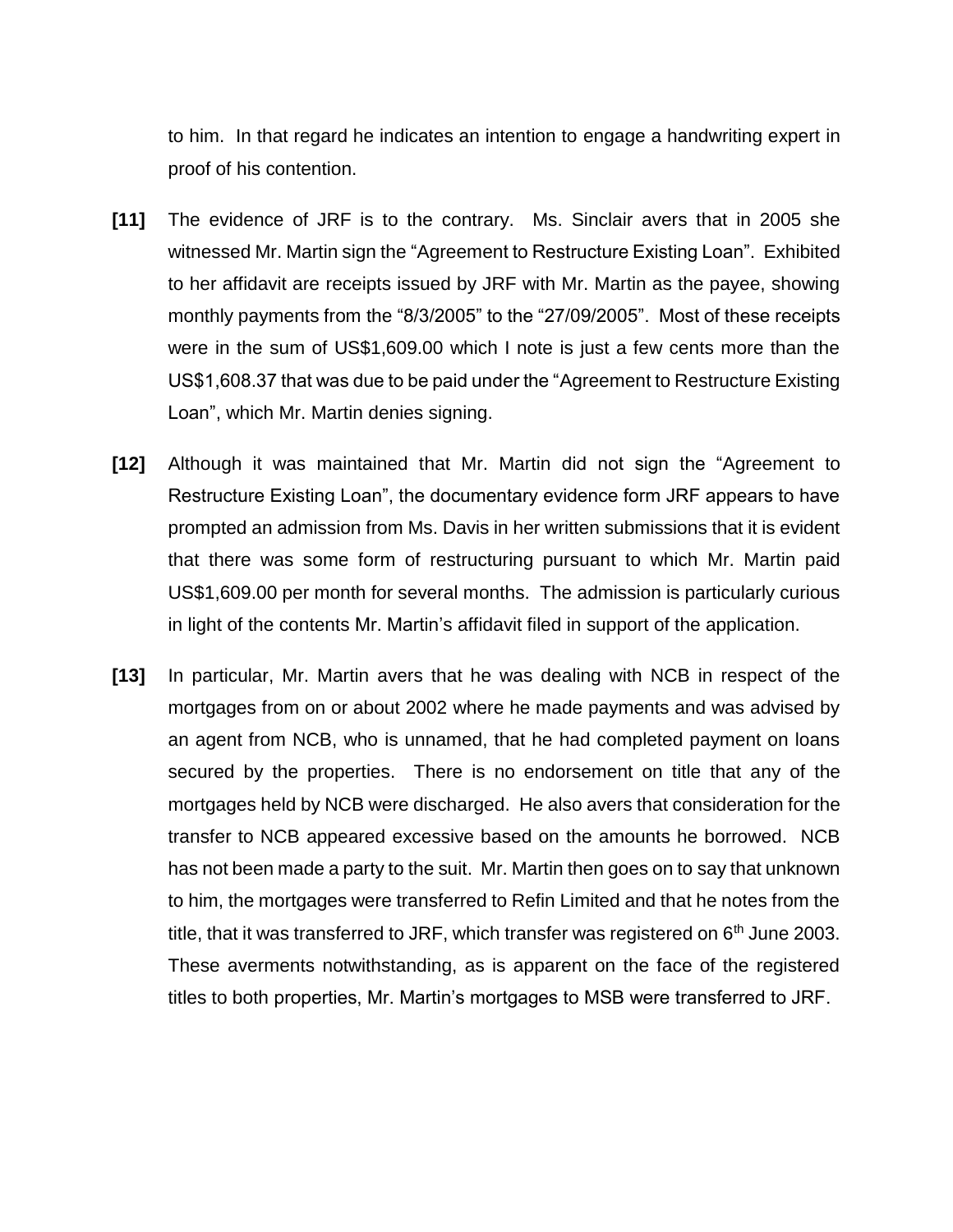**[14]** There still remains a dispute however, as to the circumstances under which the debts so transferred came to be restructured. Consequently, I find that there is a serious question to be tried in respect of the claim for fraud.

### *Negligence*

**[15]** Mr. Martin's claim in negligence appears to be twofold. In the first instance, he says he never received a notice from JRF advising him of its intention to exercise the power of sale under the mortgage in respect of the York property or the Paddington property for that matter.

### *(i) Service of Statutory Notice*

- **[16]** It is Ms. Sinclair's evidence that the notices required to be served by statute were in fact served on Mr. Martin in respect of the properties by way of registered post. She exhibits two Registered Notices, both dated 8<sup>th</sup> December 2009 in respect of each property. Both are addressed to Mr. Martin at 63 Paddington Terrace, Kingston 6 which is the Paddington property which was only sold on the  $24<sup>th</sup>$ February 2014. A Duplicate List of Registered Letters is also exhibited showing that three (3) letters were sent by JRF to that address in December 2009.
- **[17]** Counsel Ms. Davis did not address the issue raised on the pleadings relative to the service of notices in submissions before me. However, under section 105 of the **Registration of Titles Act** a mortgagor is permitted to send the statutory notice through the post office by registered letter, directed to the proprietor of the land at his address which appears in the Register Book. By Transfer number 443915 registered on the title to the York property on the 3<sup>rd</sup> January 1986, I am advised that a transfer of interest to *"WINSTON ROY MARTIN of 63 Paddington Terrace, Kingston 6, Saint Andrew, Businessman…"* There being no suggestion or evidence before me of any deviation from the statutory position, I do not find that there is any serious question to be tried in respect of this aspect of Mr. Martin's claim in negligence that he did not receive the notice which is the statutory precursor to a mortgagee's exercise of the power of sale.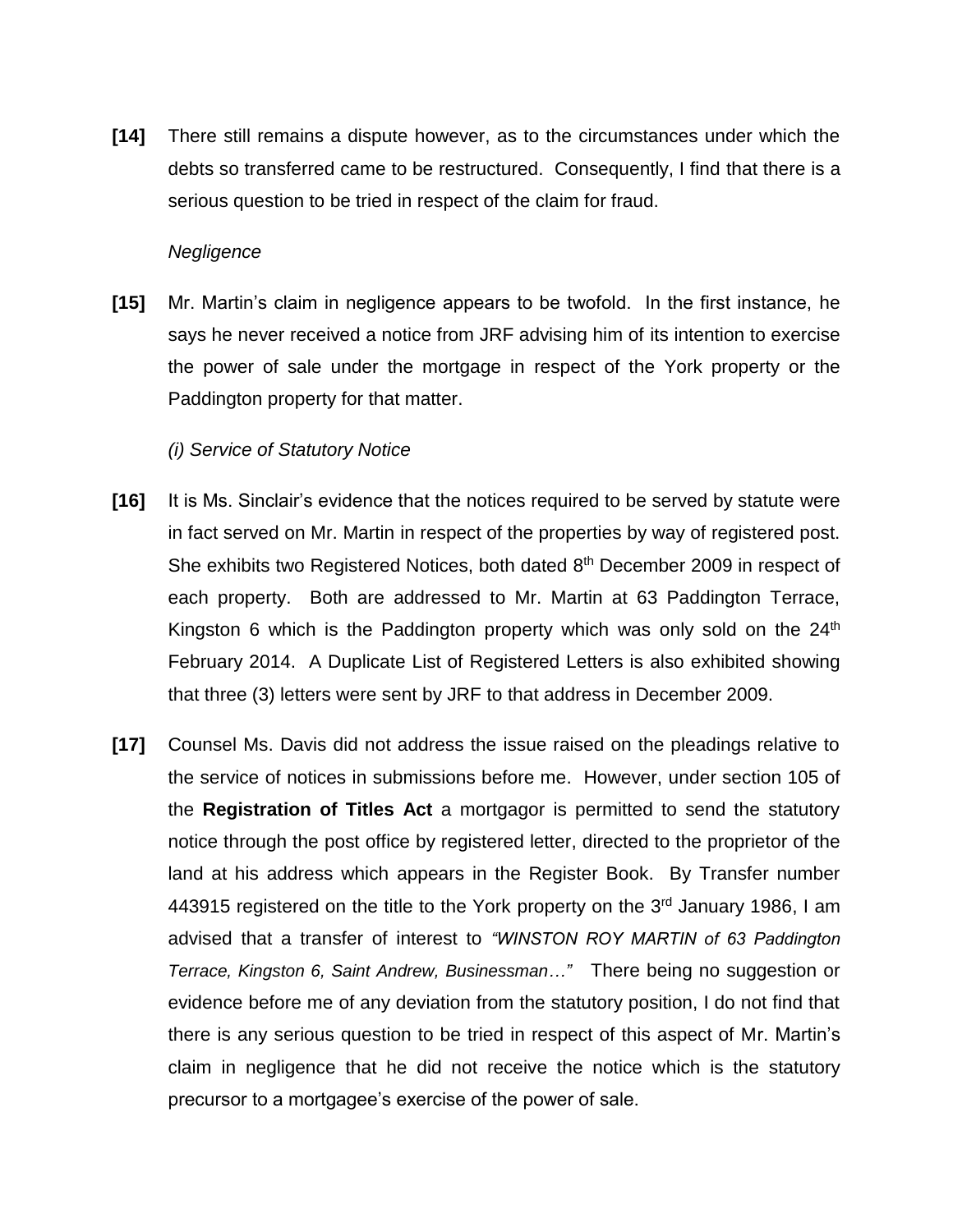#### *(ii) Computation of debt – Applicable interest rate*

- **[18]** In the second instance, Mr. Martin complains of JRF's computation of the debt he is said to owe. He says it is excessive. Mr. Martin also asserts that there is a disparity in the interest rate said to be chargeable under the "Agreement to Restructure Existing Loan" and the account provided to him by JRF in 2014 as to his indebtedness, via the document he labels, "Restructured in Default". In the first named document he states that the interest rate was 10% on a reducing balance but that in the last named document, interest was calculated at 30% and appears to have been compounded.
- **[19]** While both of those documents were available to the court, the mortgage instruments were not. It is a clause of the "Agreement to Restructure Existing Loan" that the restructured debt was to be paid in a certain manner and when so paid, interest would be calculated at 10% on the reducing balance. Ms. Davis' contention was that except by proceedings in court, there is no provision in the "Agreement to Restructure Existing Loan" which provides for interest at a rate of 30%. Counsel appears to ignore however, that there are several remedies available to JRF under the said agreement in the event of default by the mortgagor, including the right to enforce the original debt and exercise any powers given to it under the mortgages.
- **[20]** It is JRF's evidence that under the restructuring agreement with Mr. Martin, in which there was a compromise of the original debt, Mr. Martin made payments up to  $5<sup>th</sup>$  May 2008. Final payment was due on  $15<sup>th</sup>$  November 2009. The sums paid did not liquidate the compromised amount and per the terms of the agreement the debt reverted to the original amounts and interest rates. The payments made by Mr. Martin made under the restructuring agreement were applied to those amounts.
- **[21]** As I have previously concluded that there is a serious question to be tried in respect of the circumstances under which the debt came to be restructured, there is a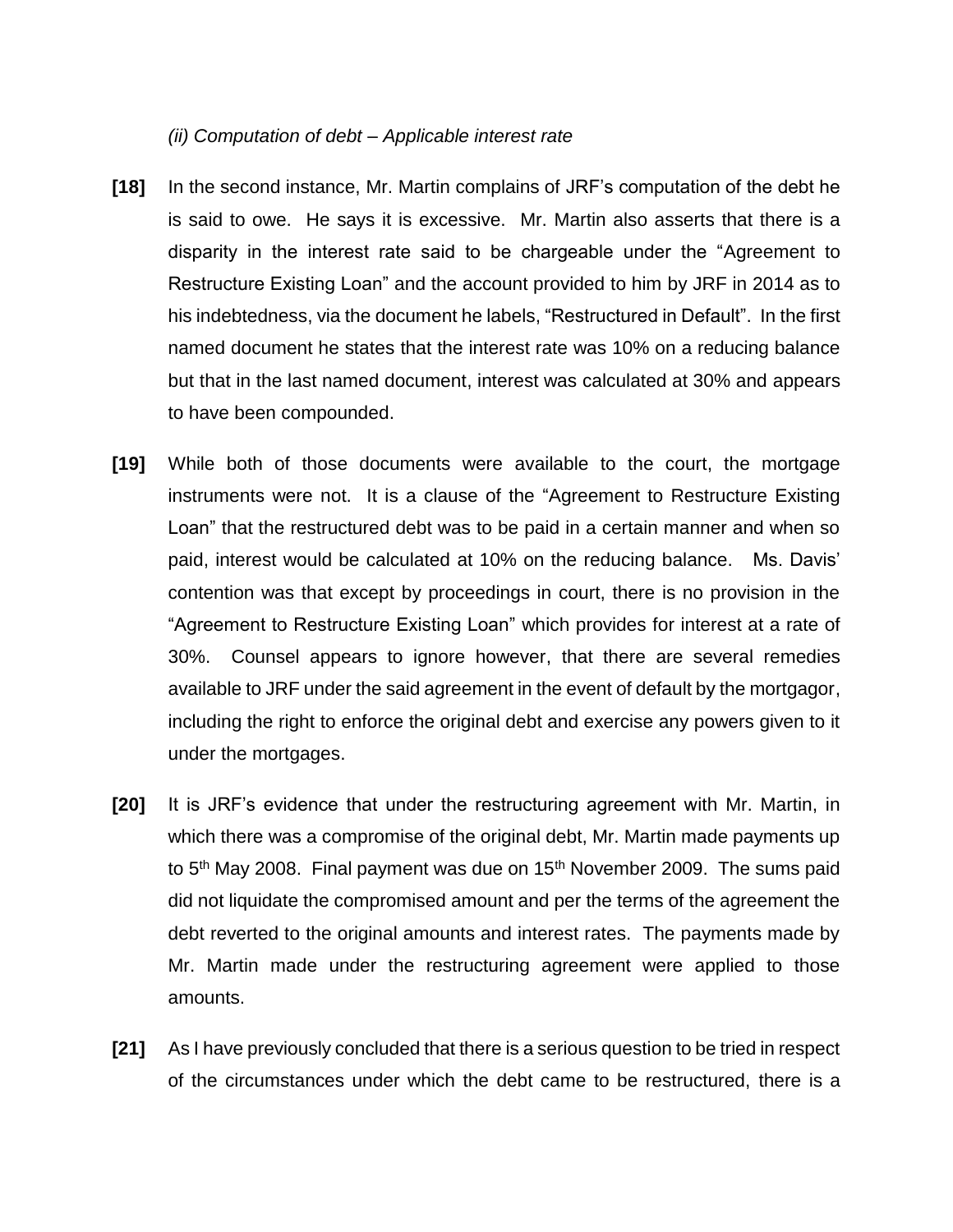correspondingly serious question to be tried in respect of its terms and the applicable interest rate.

#### *Bad faith*

- **[22]** It was a part of Ms. Davis' written submissions that there was sufficient material before the court as to whether JRF's conduct amounted to bad faith. On my enquiry to direct me to the material on which she relied for her submission, she went on to list the following:
	- 1. The interest rate is excessive;
	- 2. There is a dispute as to whether Mr. Martin signed the "Agreement to Restructure Existing Loan"; and
	- 3. That Ms. Sinclair having said she witnessed Mr. Martin sign the document, in the absence of evidence that Mr. Martin received separate legal advice, it is implied that she had some level of communication with him in respect of his awareness of the contents of the "Agreement to Restructure Existing Loan" which itself raises the issue of bad faith.
- **[23]** I find myself unable to agree with Ms. Davis' submission and will return to the particular contentions following an address on **Devon Morris et al v JN Bank Ltd et al** [2019] JMCC COMM. 25 on which Mr. Martin relies.
- **[24]** In that case, Laing, J concluded that there was evidence that could amount to bad faith on the part of the mortgagee in entering into the agreement for sale with the third party purchaser, the  $3<sup>rd</sup>$  defendant. While I am in agreement with that conclusion and will in fact be guided by some of the authorities which informed it, I find the cases to factually dissimilar, and that there is no evidence in this case which permits a like finding.
- **[25]** In that case, the 1<sup>st</sup> defendant and its wholly owned debt recovery service, the 2<sup>nd</sup> defendant, sold property in exercise of a power of sale under a mortgage. The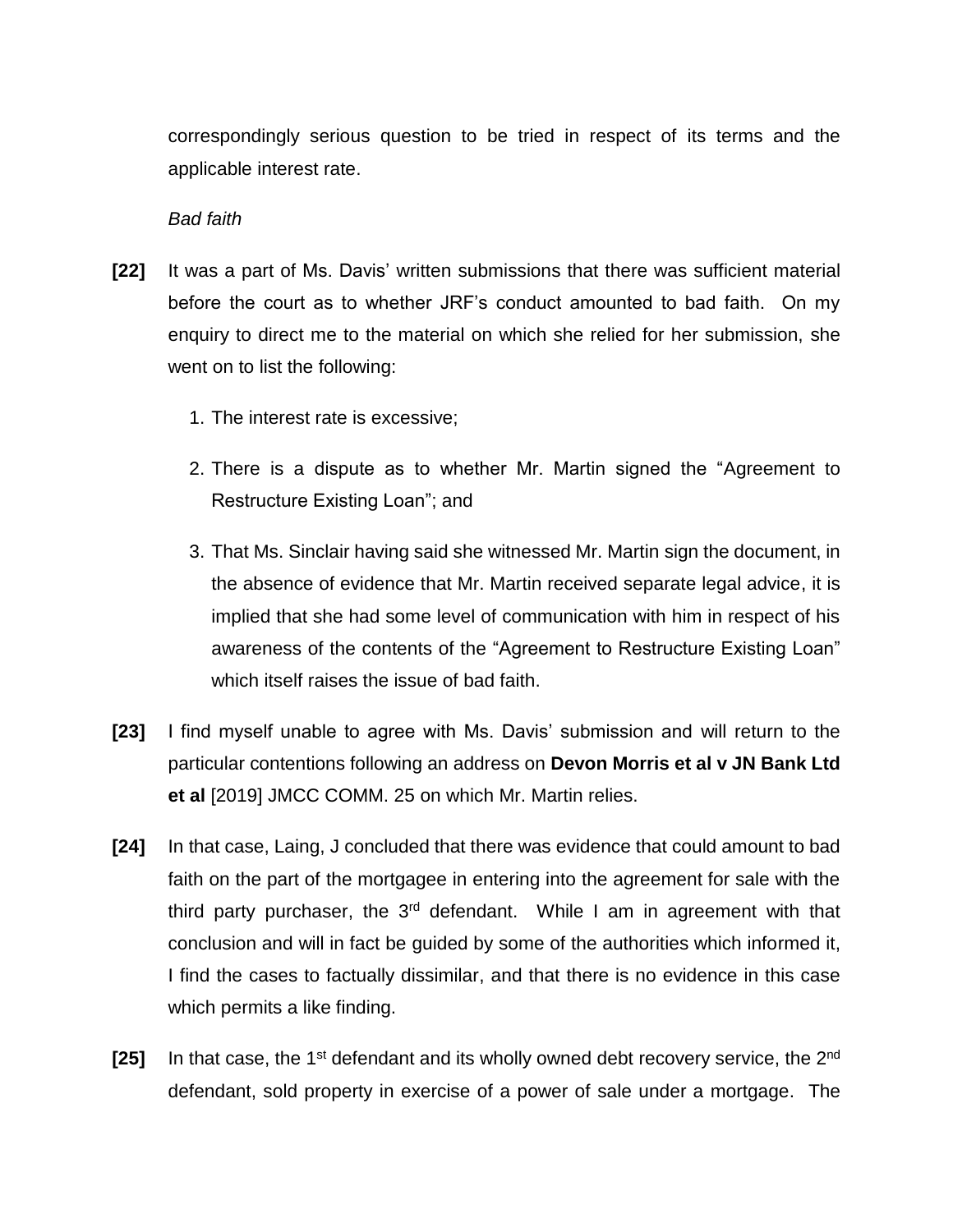court referred to both defendants collectively as "JN". The 1<sup>st</sup> and 2<sup>nd</sup> claimant had acquired property through a joint mortgage with JN and the National Housing Trust (NHT). The claimants defaulted. When they learnt that the mortgagee intended to exercise the power of sale, they purported to execute a transfer to the 3rd claimant, the 2<sup>nd</sup> claimant's mother. The claimants applied for an interim injunction to prevent dealing by JN and to restrain it from interfering with their enjoyment of the property; and an order that the caveat lodged on title should to remain in effect until the court made an order for its renewal.

- **[26]** Counsel for the claimants, Mr. Patrick Foster QC submitted that there was evidence of bad faith on the part of JN which would ground the relief sought by the claimants on the claim, including that the sale agreement executed between JN and the 3<sup>rd</sup> defendant be set aside and to enable the grant of other relief, identical those which Mr. Martin now wishes to pursue on his amended claim form.
- **[27]** Learned QC referred to a number of decisions in grounding his submission including that of Brooks, JA (as he then was), in **Cowell Anthony Forbes and anor v Miller's Liquor Store (Dist) Ltd** [2016] JMCA Civ 1, who stated thus.

*[45] … once a mortgagee enters into an agreement to sell the mortgaged property, the mortgagor's equity of redemption is extinguished, unless the mortgagee has acted in bad faith. Once extinguished, the equity of redemption cannot be revived. Those principles have been extracted from the decision in Waring v London and Manchester Assurance Company Limited and Others [1935] 1 Ch 310. They apply under the old system as well as under the Torrens system. That case has been accepted in this jurisdiction as accurately setting out the relevant law.*

**[28]** As to what constitutes bad faith in the context of the exercise of a power of sale by a mortgagee, Laing, J cited the Lord Chancellor in **John Kennedy v Mary Annette de Trafford** [1895-9] AII ER. Rep 408 who said,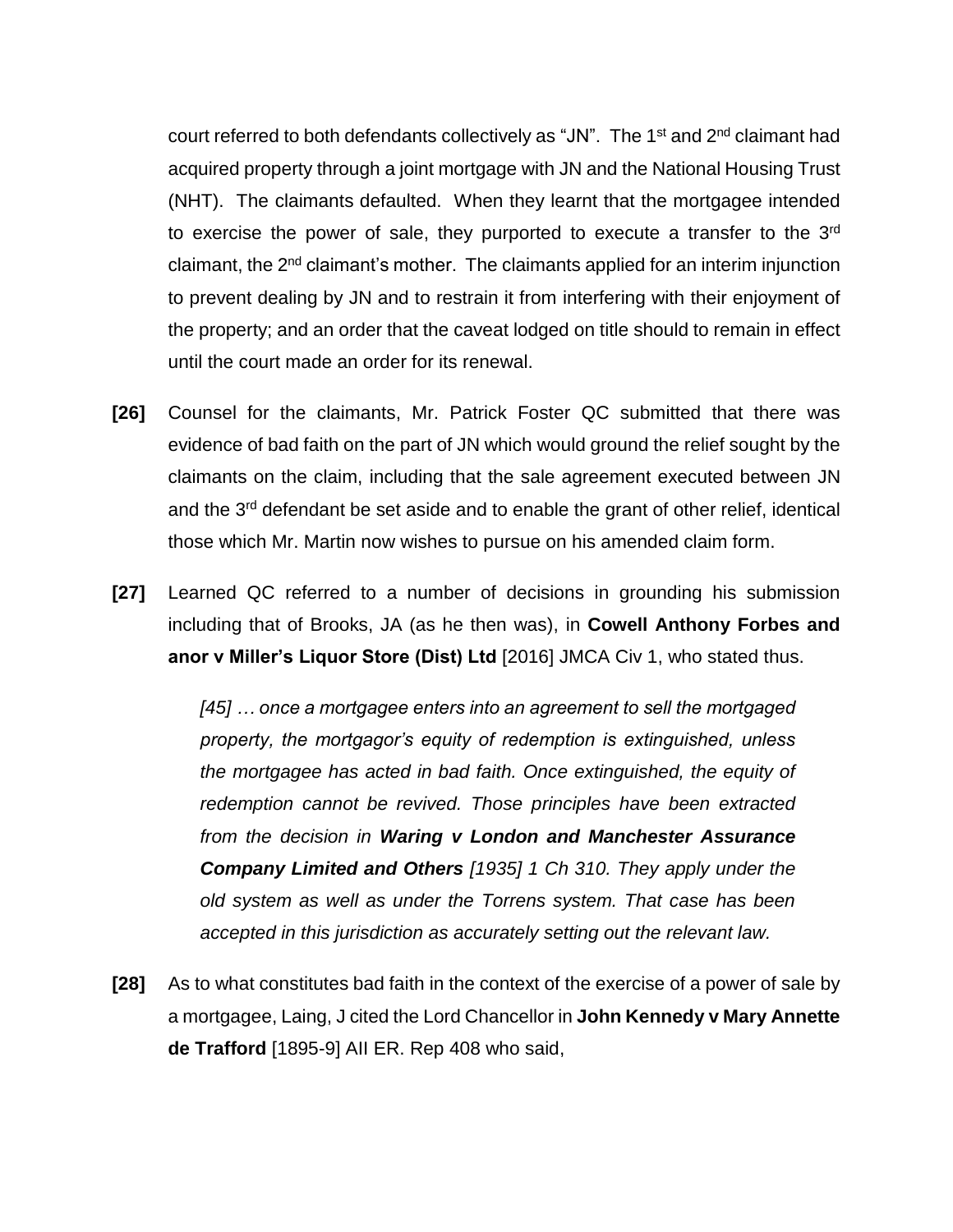*"… if a mortgagee in exercising his power of sale exercises it in good faith, without any intention of dealing unfairly by his mortgagor, it would be very difficult indeed, if not impossible, to establish that he had been guilty of any breach of duty towards the mortgagor… Of course, if he wilfully and recklessly deals with the property in such a manner that the interests of the mortgagor are sacrificed, I should say that he had not been exercising his power of sale in good faith".*

**[29]** He also cited dicta from the decision of the Supreme Court of Canada in **Enterprises Sibeca Inc. v. of Frelighsburg (Municipality)** 2004 SCC 61, [2004] 3 S.C.R. 304, where the concept of bad faith was summarized as follows at para. 26 of that decision thus,

> *"… the concept of bad faith can encompass not only acts committed deliberately with intent to harm, which corresponds to the classical concept of bad faith, but also acts that are so markedly inconsistent with the relevant legislative context that a court cannot reasonably conclude that they were performed in good faith. What appears to be an extension of bad faith is, in a way, no more than the admission in evidence of facts that amount to circumstantial evidence of bad faith where a victim is unable to present direct evidence of it."*

**[30]** Laing J on a preliminary assessment concluded that JN had exercised its power of sale under the mortgage in bad faith, notwithstanding that the evidence was contested. There was evidence that an officer at JN with whom the claimants were dealing had advised them to focus on the NHT portion of the mortgage and she would protect them from JN; that an attorney at law for the claimants had communicated with JN on their interest to redeem the property and requested a statement of account to close on 21<sup>st</sup> August 2018; that on 24<sup>th</sup> August 2021 the officer at JN told the attorney for the claimants that she was awaiting the file in order to process the request for statement to close and to verify the signature of authorization officer; and that the attorney for the claimants also sent letters requesting the statement to close on  $27<sup>th</sup>$  and  $31<sup>st</sup>$  August 2018. Even though there were these communications, it was only by letter dated 5<sup>th</sup> September 2018 to the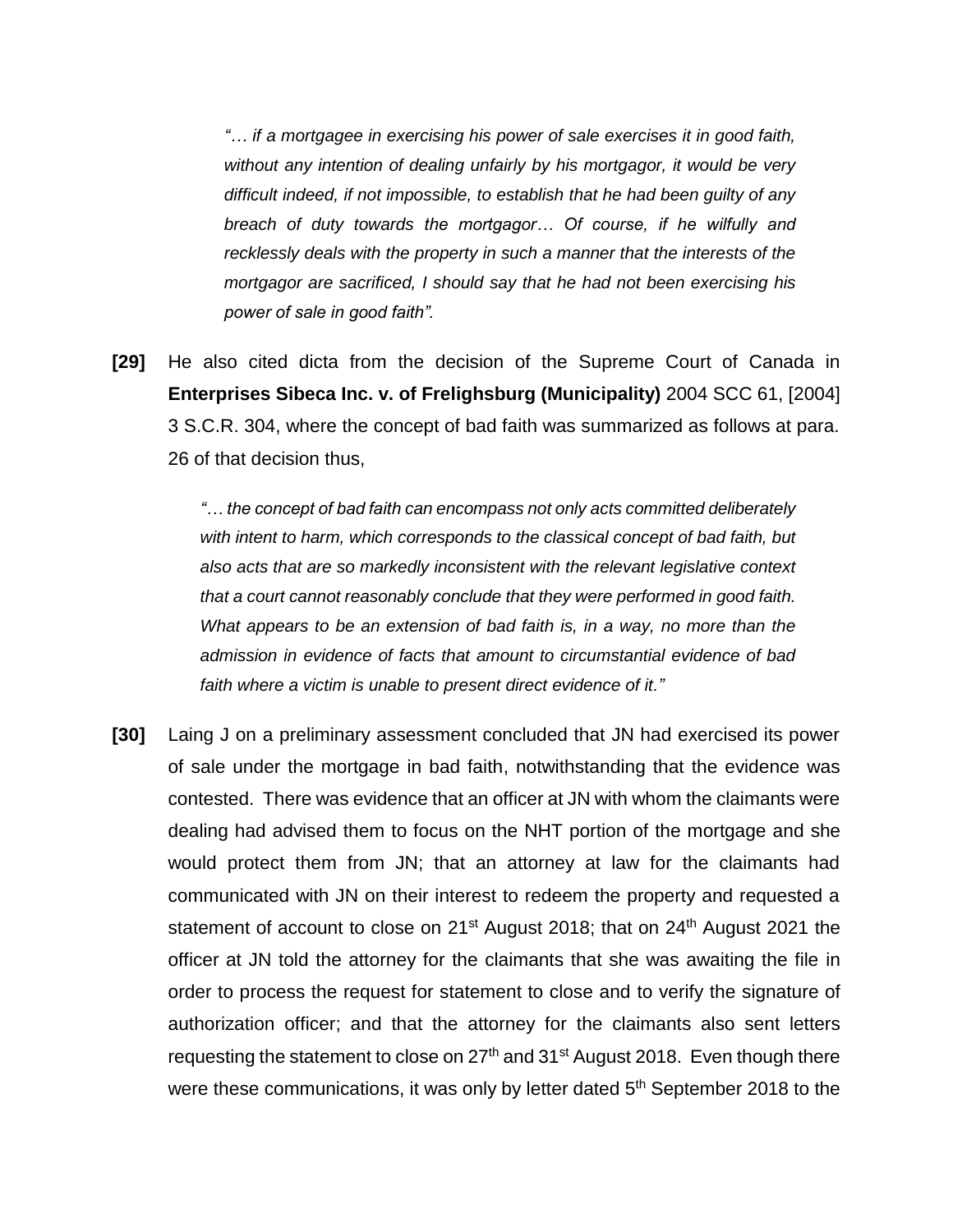claimants' attorney that JN advised that there was an executed agreement for sale with the 1<sup>st</sup> defendant. JN had signed the agreement on 18<sup>th</sup> August 2018 but the 1<sup>st</sup> defendant had not done so until 31<sup>st</sup> August, days after consistent effort by the claimants to benefit from the equity of redemption were initiated.

- **[31]** On that evidence, albeit disputed, Laing J rightly arrived at the conclusion that there was evidence on which bad faith on the part of the mortgagee could be found at trial so that there was a serious question to be tried.
- **[32]** I now turn what Counsel for Mr. Martin contends is capable of amounting to bad faith on the part of JRF when it entered into the Agreement for Sale with Mr. Vaz.
- **[33]** In respect of the contention that the interest rate is excessive, that appears to me to be premature and conclusory when there is in fact a dispute about the vehicle for the restructuring agreement and its terms. While on a pure mathematical exercise, compound interest of 30% is far greater than 10% on the reducing balance, there is no evidence before the court as to the source of the former rate of interest. It is Ms. Sinclair's evidence that under the restructuring agreement with Mr. Martin, in which there was a compromise of the original debt, he made payments up to 5th May 2008. The sums paid did not liquidate the compromised amount and per the terms of the agreement, the debt reverted to the original amounts and interest rates. Payments made by Mr. Martin were applied to that sum. In these circumstances, I do not believe it could be fairly said that there is evidence of an excessive interest rate when the agreement pursuant to which it is charged is not before the court. On the evidence, it could be on the basis of the restructured agreement, whatever that is determined to be at trial and/or the mortgages under which the original debt and interest rates were fixed. There is a significant dispute in respect of the first and there is no evidence before the court of the last.
- **[34]** As to Ms. Davis' contention that there is an implication that Ms. Sinclair inappropriately communicated with Mr. Martin at the time of witnessing his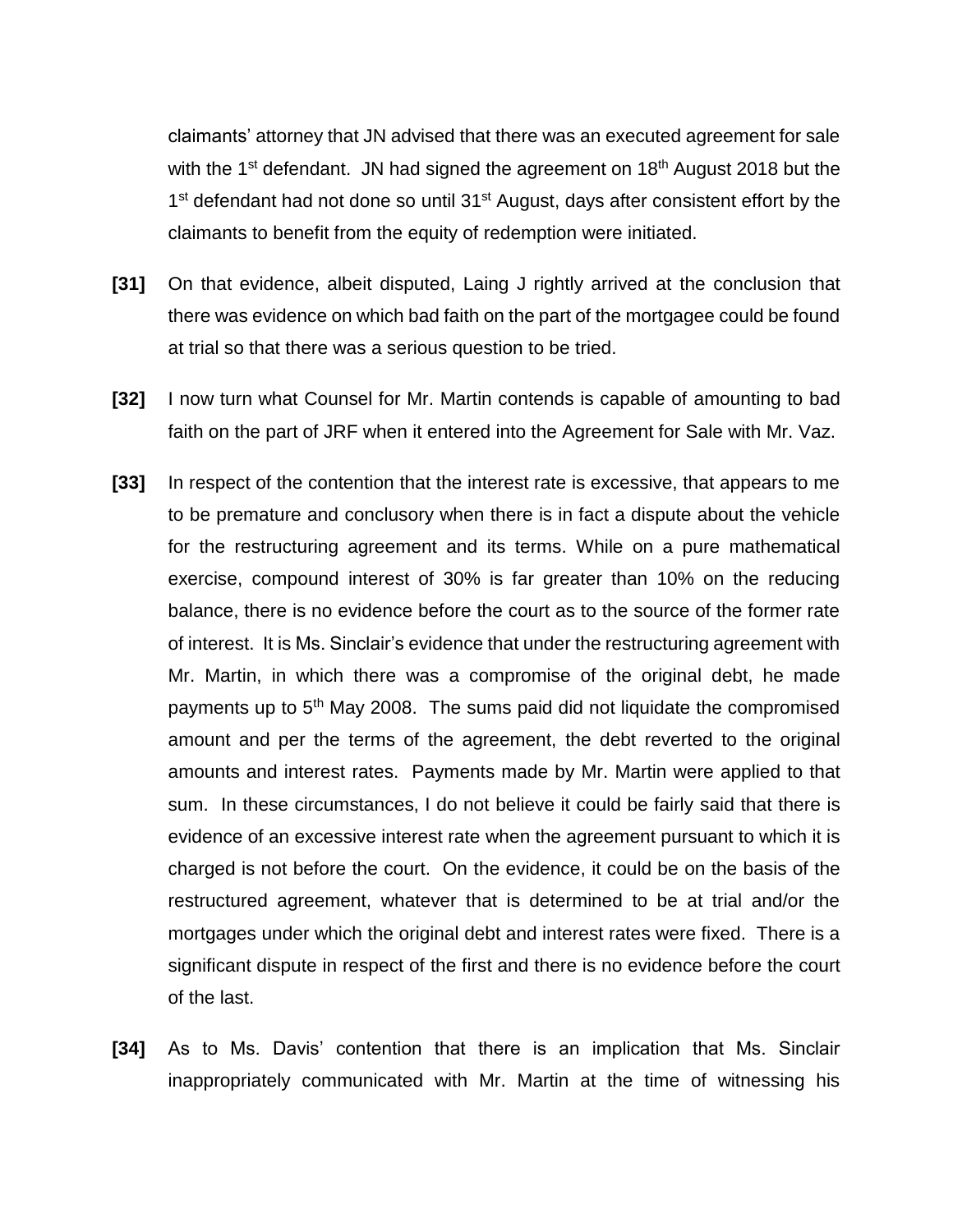signature, that was never particularised. In any event, it is Ms. Sinclair's evidence that Mr. Martin signed in her presence and she witnessed his signature indicating his consent. She goes further to state that whenever she witnesses a person's signature, she usually asks that the witness spell his or her name in full and initial the other pages. There is nothing on that or any other evidence before the court on which an inference could be drawn, which would certainly be very dangerous at this stage, or on which the implication suggested by Counsel arises.

**[35]** In my view, the matters raised are not capable could not be accepted as evidence of bad faith on the part of JRF in entering into the agreement for sale with Mr. Vaz in respect of the York Property. As a result, I find that there is no serious question to be tried in respect of setting aside or otherwise invalidating the Agreement for Sale.

### **BALANCE OF CONVENIENCE**

- **[36]** Having previously concluded that there are serious questions to be tried in respect of the circumstances under which Mr. Martin's debt came to be restructured, the terms of the restructuring and applicable rate of interest, it now falls to be considered, whether the balance of convenience lays in refusing or granting the interlocutory injunctive relief sought by Mr. Martin.
- **[37]** It is contended on his behalf that damages would not be an adequate remedy if the court should refuse the interlocutory injunctions and he is successful in his claim at trial. It is argued that the common law presumption that damages is not an adequate remedy when the subject matter is land is capable of disposing of this consideration. I do not agree.
- **[38]** While I accept that an award of damages is not generally regarded as an adequate remedy at common law where land is the concern, it is my view that like other legal presumptions, it is capable of being rebutted.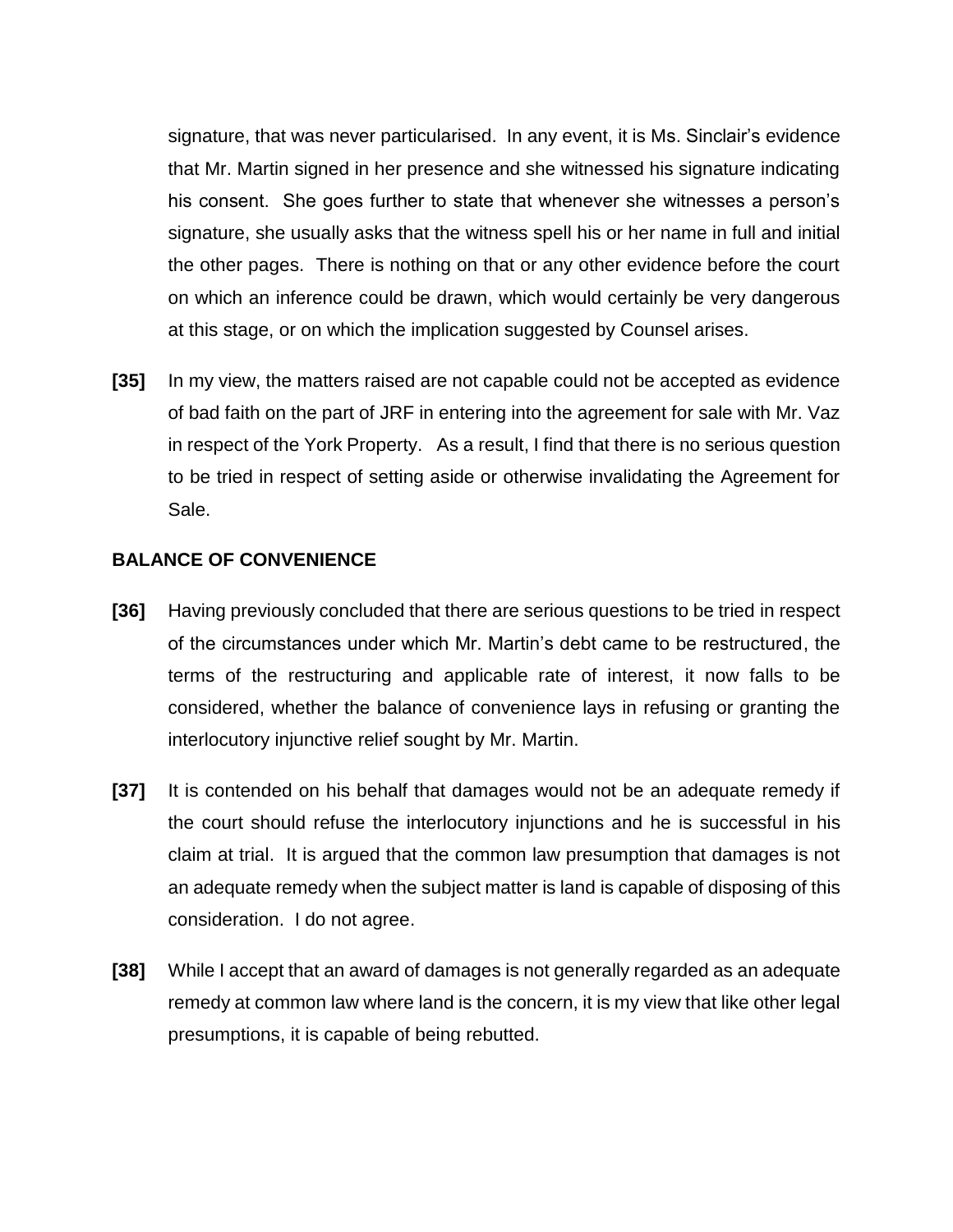- **[39]** This application for interlocutory injunctive relief is to restrain a mortgagees exercise of a power of sale in circumstances where an agreement for sale has been executed between the mortgagee and a third party purchaser for value. As stated previously, it is the law in this jurisdiction that unless a mortgagee has acted in bad faith, once he enters into an agreement to sell the mortgaged property, the mortgagor's equity of redemption is extinguished and cannot be revived.
- **[40]** Notwithstanding Mr. Martin's evidence that he farms the land as a hobby and has a certain attachment to it, having found that there is no triable issue in respect of the allegation of bad faith, which could permit the court to exercise its equitable jurisdiction to set aside the agreement for sale between JRF and Mr. Vaz, damages is an adequate remedy.
- **[41]** The foregoing conclusion is sufficient basis to ground a refusal of the interlocutory injunctive relief. In the event that the opposite conclusion could be reached however, I will proceed to the next stage of the enquiry. Whether damages would be an adequate remedy for JRF.
- **[42]** JRF's interest in the property as mortgagee is pecuniary and damages would therefore be considered an adequate remedy to compensate for any loss it would likely suffer if it succeeded in defending the claim at trial. The question would then arise as to whether Mr. Martin would be in a financial position to pay those damages. I am not satisfied that he would be.
- **[43]** It is Mr. Martin's evidence that he has assets which are sufficient to enable him to give an undertaking to abide by any order as to damages in the event the injunctions were wrongly granted. In this regard he makes reference to the land owned by him which is adjacent to the York property, which land is registered at Volume 1325 Folio 314 of the Register Book of Titles. There is no evidence of the value of the land and on my review of the copy of the relevant title, marked "WM6" and exhibited in Mr. Martin's affidavit, I note that it is currently twice encumbered by mortgages to RBTT Bank Jamaica Ltd. In these circumstances, while I am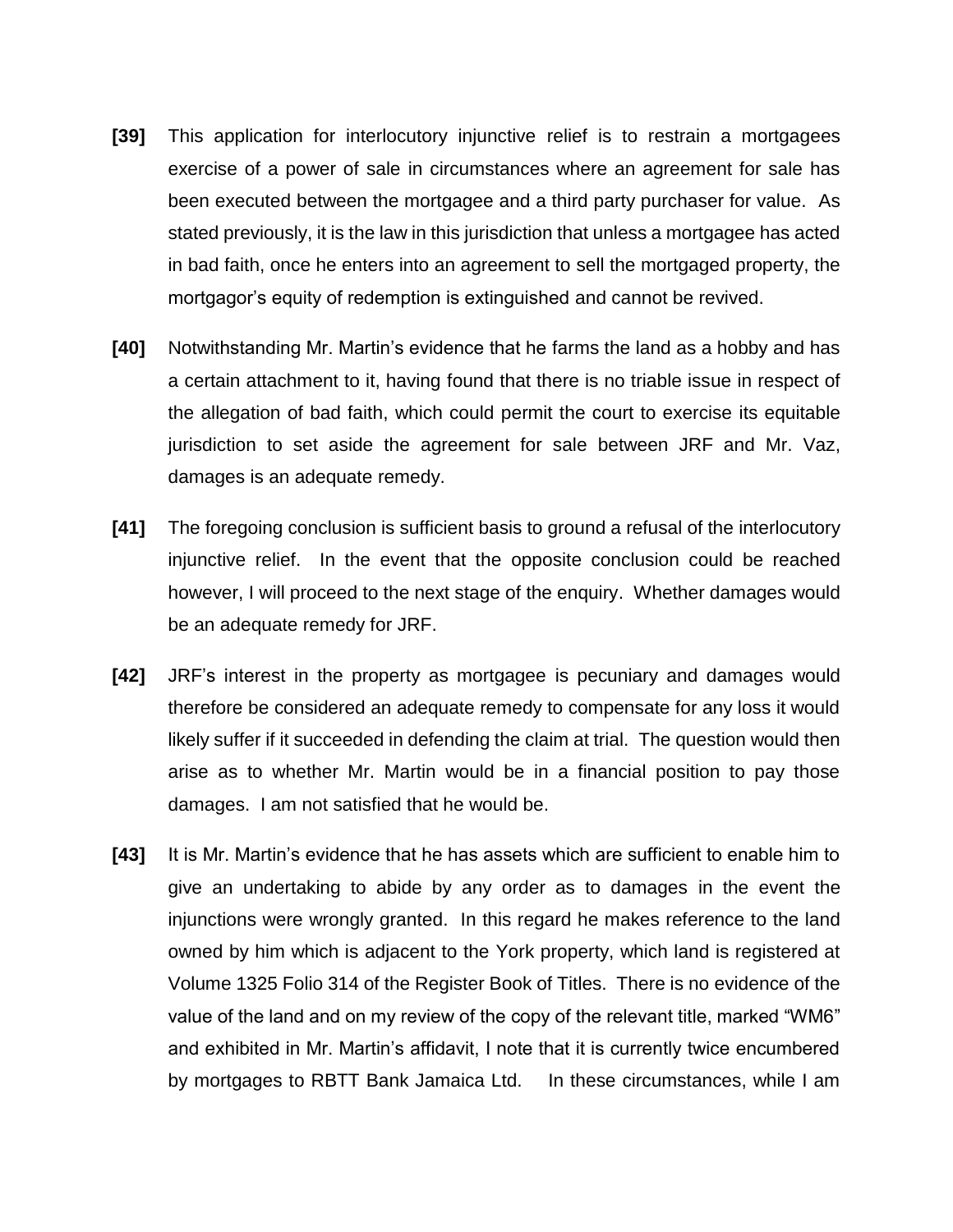prepared to conclude that where interest in the property is purely financial, damages would be an adequate remedy to compensate the JRF if it succeeds in defending the claim at trial, Mr. Martin has not satisfied me on his evidence that he would be in a position to pay those damages.

- **[44]** In weighing the balance of convenience I consider that grant of the interlocutory injunctions would interrupt JRF in an established enterprise which would no doubt result in great inconvenience. In the first instance, should it fail to deliver the York property to Mr. Vaz pursuant to the terms of the concluded agreement for sale, it exposes itself to legal liability and the costs which may attend on that.
- **[45]** I also have regard to the evidence that the statutory notices were sent by registered post in December 2009, which was almost twelve (12) years ago. Additionally, JRF has indicated that it has had difficulty in selling the York property which it first sought to dispose of by way of public auction in 2012, some nine (9) years ago. This difficulty required JRF to advertise the property for sale by private treaty.
- **[46]** I also consider that Mr. Martin, by his own account, had requested a detailed accounting from JRF as to the debt alleged to be owed by him after he discovering that the Paddington property had been sold, and that a document in that regard was sent to him in 2014. There is no evidence of any effort by him satisfy the outstanding debt and thereby avail himself of the equity of redemption.
- **[47]** Similarly, although Mr. Martin submits documentary proof via the document titled "Restructure in Default: Original Debt per Agree (sic)" which shows that as at 23rd March 2021, JM\$43,941,736.16 was required to pay off the debt to JRF, there is no evidence of him having taken any step, whether by himself or others, to satisfy the outstanding debt and thereby redeem the property. This is in circumstances where he says the Paddington property was sold without his knowledge and having been advised by his daughter in March of this year, that she saw the York property being advertised for sale with an indication that "sale was in progress". It was not until the latter part of the following month that the Agreement for Sale was executed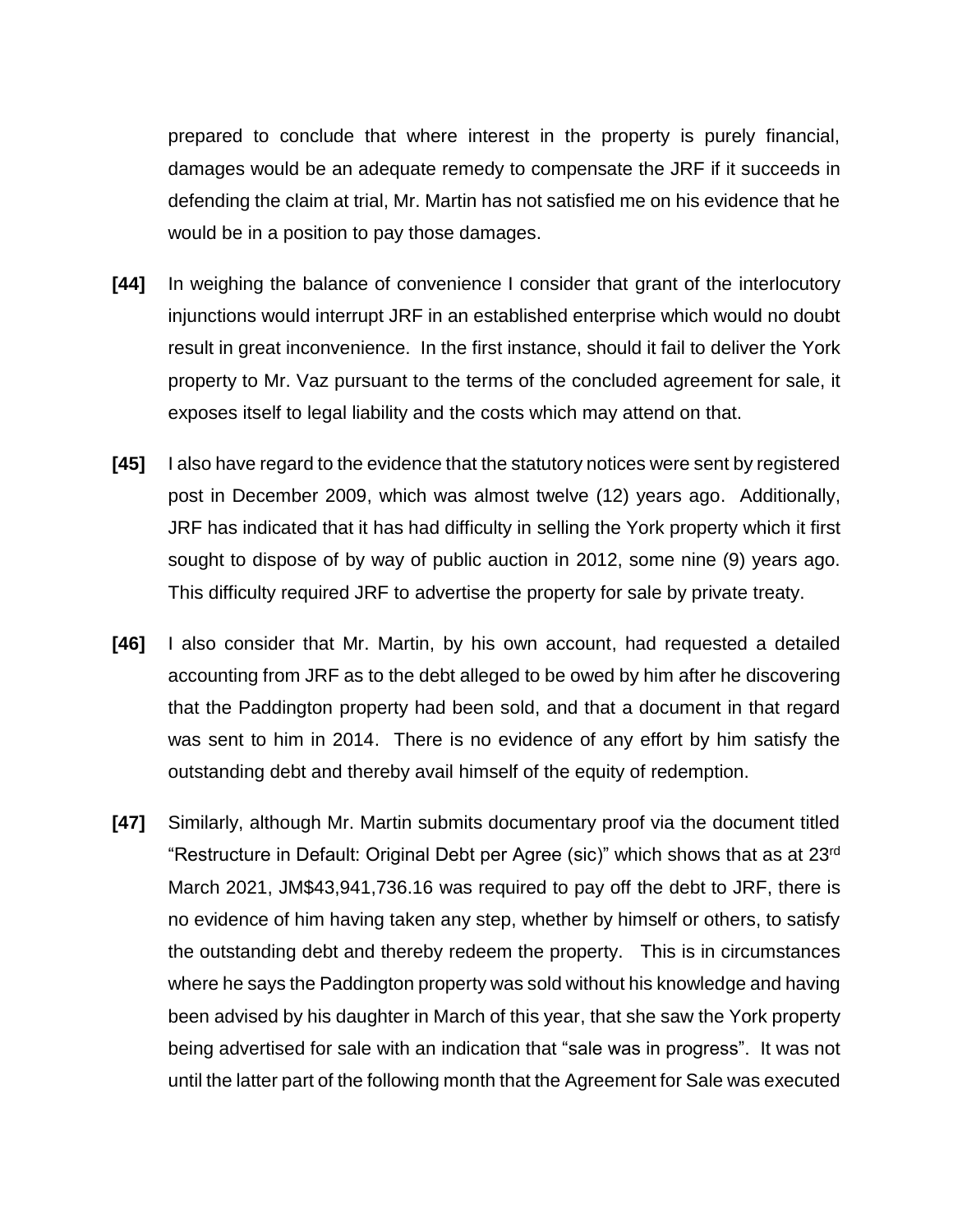between JRF and Mr. Vaz on 21<sup>st</sup> April 2021. Even though Mr. Vaz had previously made a deposit and futher payment towards the purchase, they were subject to contract.

**[48]** In all the foregoing circumstances, I find that the balance of convenience lays in favour of refusing the interim injunctions sought by Mr. Martin.

## **THE MARBELA PRINCIPLE**

- **[49]** In exercising the discretion reserved to me in the way I have, there is no need for me to consider the grant of a **Marbela** order. That notwithstanding, it was submitted by Counsel Ms. Davis that this case fell within the recognized exceptions under the **Marbela** principle. I do not agree with the submission and will very briefly indicate my reasons.
- **[50]** Ms. Davis relied on the decision of McDonald-Bishop JA in **Alexander House Ltd. v Reliance Group of Companies Limited** [2018] JMCA Civ 18, in particular paragraph 40, which reads as follows.

*[40] There are … special rules that have evolved to protect the mortgagee from a recalcitrant mortgagor and so, the Marbella principle, as Morrison JA said in Mosquito Cove, is "alive and well", albeit that that there may be a departure from it, if justice demands it in special circumstances. Morrison JA, himself, pointed to some of those exceptional circumstances in which the Marbella principle may be departed from as follows (paragraphs [57] - [63]):* 

- *i. where the terms of the mortgage deed are peculiar or unusual (see Gill v Newton (1866) 14 WR 490);*
- *ii. where the issue of fiduciary relationship between the mortgagor and the mortgagee arises; or in the case of forgery (see MacLeod v Jones);*
- *iii. where questions arise as to the validity of the mortgage document. For example, where a person asserts that they did not sign or give*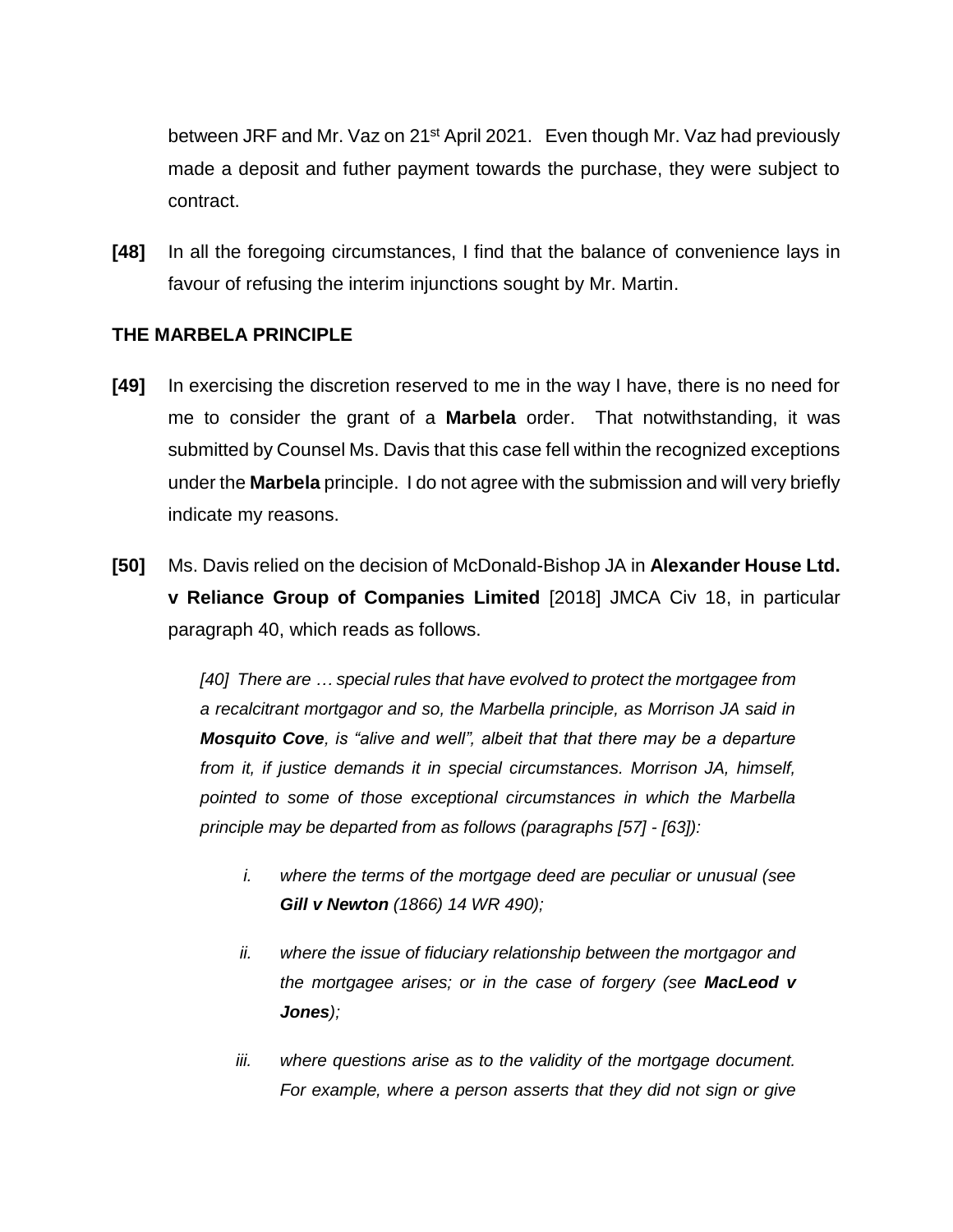*authority for the mortgage document to be signed (see Rupert Brady v JRF); and*

- *iv. where on the face of the mortgage, the mortgagee's claim is excessive (see Fisher & Lightwood's, Law of Mortgage).*
- **[51]** The **Marbela** principle requires the court, in exercise of the power it has to restrain a mortgagee from exercising its power of sale, to require the amount claimed by the mortgagee to be paid into court. As indicated in the foregoing extract, departure is only permitted in exceptional cases. While the category of cases above is not exhaustive, when the authorities for the exceptions are considered, the exceptional circumstances arose in respect of the security itself.
- **[52]** There is no allegation here that the terms of the mortgage deed are peculiar or unusual, in fact that document is not before; and there is no allegation of their being a fiduciary relationship between Mr. Martin and JRF. In the absence of the mortgage instruments, there is no basis upon which to conclude that on the face of the mortgages, JRF's claim is excessive. Additionally, the document which Mr. Martin says he did not sign is not a mortgage instrument under which the power of sale arises and no question has been raised about the validity of the mortgages. At the root of the serious questions to be tried on the claim is a dispute as to the calculation and extent of Mr. Martin's indebtedness to JRF. That is hardly an exceptional circumstance as far as claims by mortgagors against their mortgagees go.

## **ORDER**

- 1. The interlocutory injunctions sought on the Amended Notice of Application for Court Orders filed 10<sup>th</sup> May 2021 are refused.
- 2. The Claimant is to formally serve the Defendants with the Amended Claim Form and Particulars of Claim by 12<sup>th</sup> May 2021 via electronic mail.
- 3. Application for leave to appeal is refused.